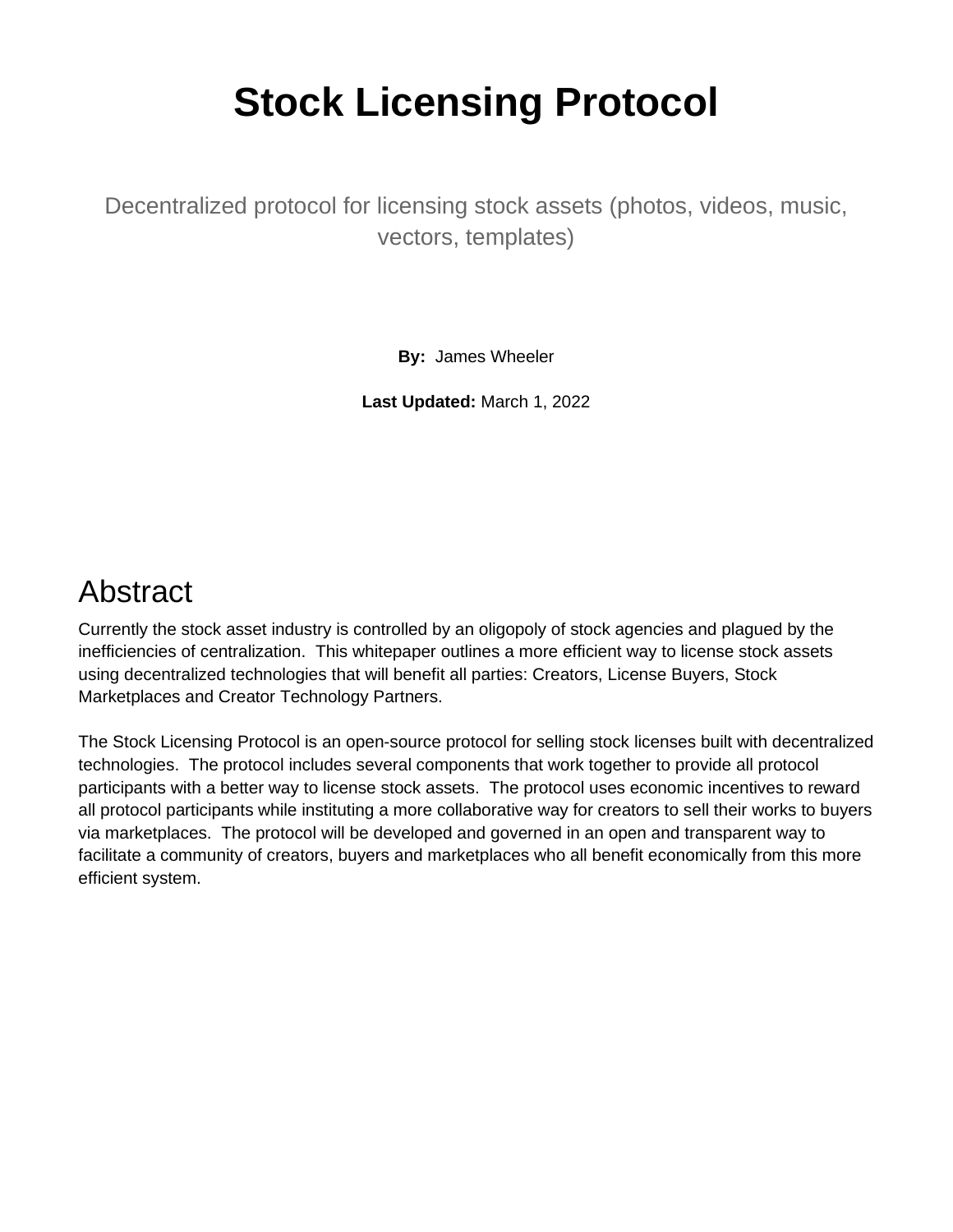# **Table of Contents**

| <b>Introduction</b>                                      | 3  |
|----------------------------------------------------------|----|
| <b>Stock Asset Agencies</b>                              | 3  |
| Non Fungible Tokens (NFT)                                | 3  |
| Solution                                                 | 3  |
| <b>Protocol Participants</b>                             | 3  |
| Creators                                                 | 4  |
| License Buyers                                           | 4  |
| <b>Stock Marketplaces</b>                                | 4  |
| <b>Creator Technology Partners</b>                       | 4  |
| <b>Protocol Design</b>                                   | 5  |
| <b>NFTs and Tokens</b>                                   | 5  |
| <b>Stock Licensing Protocol Token</b>                    | 5  |
| <b>Stock Licensing NFT</b>                               | 5  |
| Non Fungible License                                     | 6  |
| <b>License Credit</b>                                    | 6  |
| <b>Stock Licensing Metadata Standard</b>                 | 6  |
| <b>Creators Licensing NFT Studio</b>                     | 6  |
| <b>Stock NFT License Agreement</b>                       | 7  |
| Search Infrastructure                                    | 7  |
| Reference NFT Stock Marketplace                          | 7  |
| Secure File Storage Protocol                             | 7  |
| Digital Asset Antispam and Copyright Protection Protocol | 7  |
| <b>Stock Licensing Protocol DAO</b>                      | 8  |
| <b>Token Cryptoeconomics</b>                             | 8  |
| <b>Token Distribution</b>                                | 9  |
| Development Team and Initial Investors                   | 9  |
| <b>Early Creative Contributors</b>                       | 9  |
| Incentives and Marketing for Initial Buyers              | 10 |
| Development Grants, Partnerships and Bounties            | 10 |
| DAO Treasury and Emergency Fund                          | 10 |
| <b>Liquidity Pools and LP Mining</b>                     | 10 |
| <b>Token Release Schedule</b>                            | 10 |
| Roadmap                                                  | 11 |
| Phase 1                                                  | 11 |
| Phase 2                                                  | 11 |
| Phase 3                                                  | 11 |
| <b>References</b>                                        | 12 |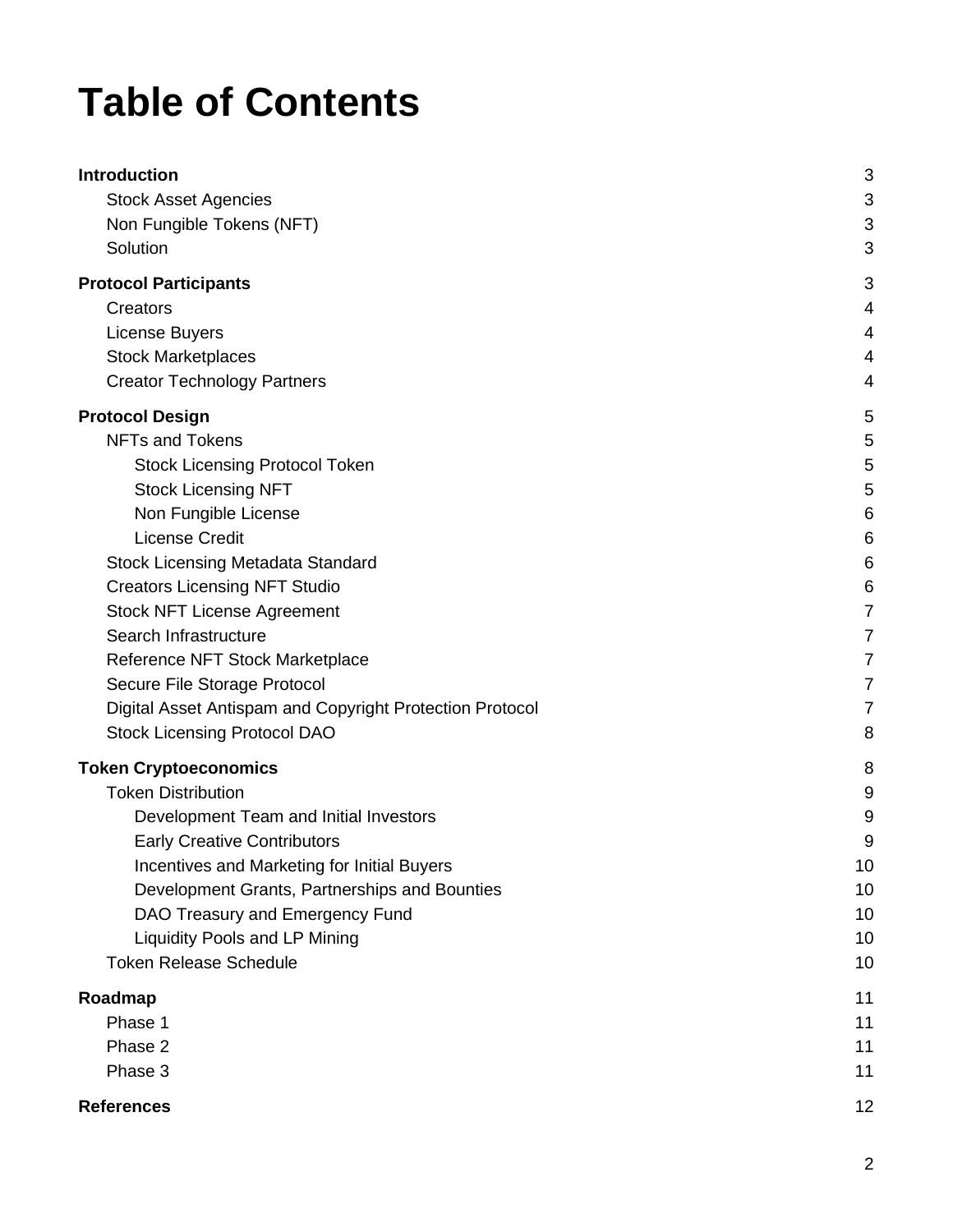# <span id="page-2-0"></span>Introduction

The stock asset market was estimated to be 3.3 billion USD in 2020 and projected to grow to 4.8 billion USD by 2028 [1]. Currently the stock asset industry is bogged down by the inefficiencies of centralization which is limiting the growth of the industry. Decentralized technologies like NFTs can be used to solve these inefficiencies but not in their current form.

### <span id="page-2-1"></span>Stock Asset Agencies

The stock asset industry is an oligopoly controlled by a small number of large companies that act as agencies between stock asset creators and buyers. These agencies markup the price of stock assets by 200%-1000%. This complex and unnecessary system of middlemen has created an inefficient market with a lack of innovation in recent years. The technology platforms of these middlemen are built on web 2.0 technologies and would be made significantly more efficient using decentralized technologies, benefiting both stock asset creators, marketplaces and buyers.

# <span id="page-2-2"></span>Non-Fungible Tokens (NFT)

The non-fungible token market size reached 50 billion USD in 2021 and is forecast to grow to 130 billion by 2028 [2]. In 2021 the majority of NFTs revenue were collectable NFTs developed with the ERC721 or ERC1155 NFT standard. The collectable NFT standards are not useful for licensing because royalty fees are not honored between different marketplaces and the NFTs are freely transferable. However, ERC721 and ERC1155 can be implemented with modifications to make them suitable for licensing any stock asset.

#### <span id="page-2-3"></span>**Solution**

To facilitate creativity and growth of the stock industry it needs a new model and technology to license digital assets. The rest of this whitepaper will describe a decentralized stock licensing protocol based around a stock licensing NFT. The stock licensing NFT will use a blockchain to manage stock asset payments and licensing. To achieve this, decentralized technologies will be used to disintermediate the stock asset middlemen creating more efficient marketplaces for stock assets.

When a creator mints a stock licensing NFT, they are giving anyone permission to sell a license for the price specified when minting the NFT. This will create a collection of stock photos, videos, and other creative assets that can be sold by any marketplace in a decentralized way. The entire stock asset ecosystem can be rebuilt with an open-source protocol managed by a decentralized autonomous organization (DAO) based on tokenomics incentives.

# <span id="page-2-4"></span>Protocol Participants

This improved stock asset ecosystem will be composed for four primary protocol participants. These four groups will be collectively referred to as the Stock Licensing Protocol community.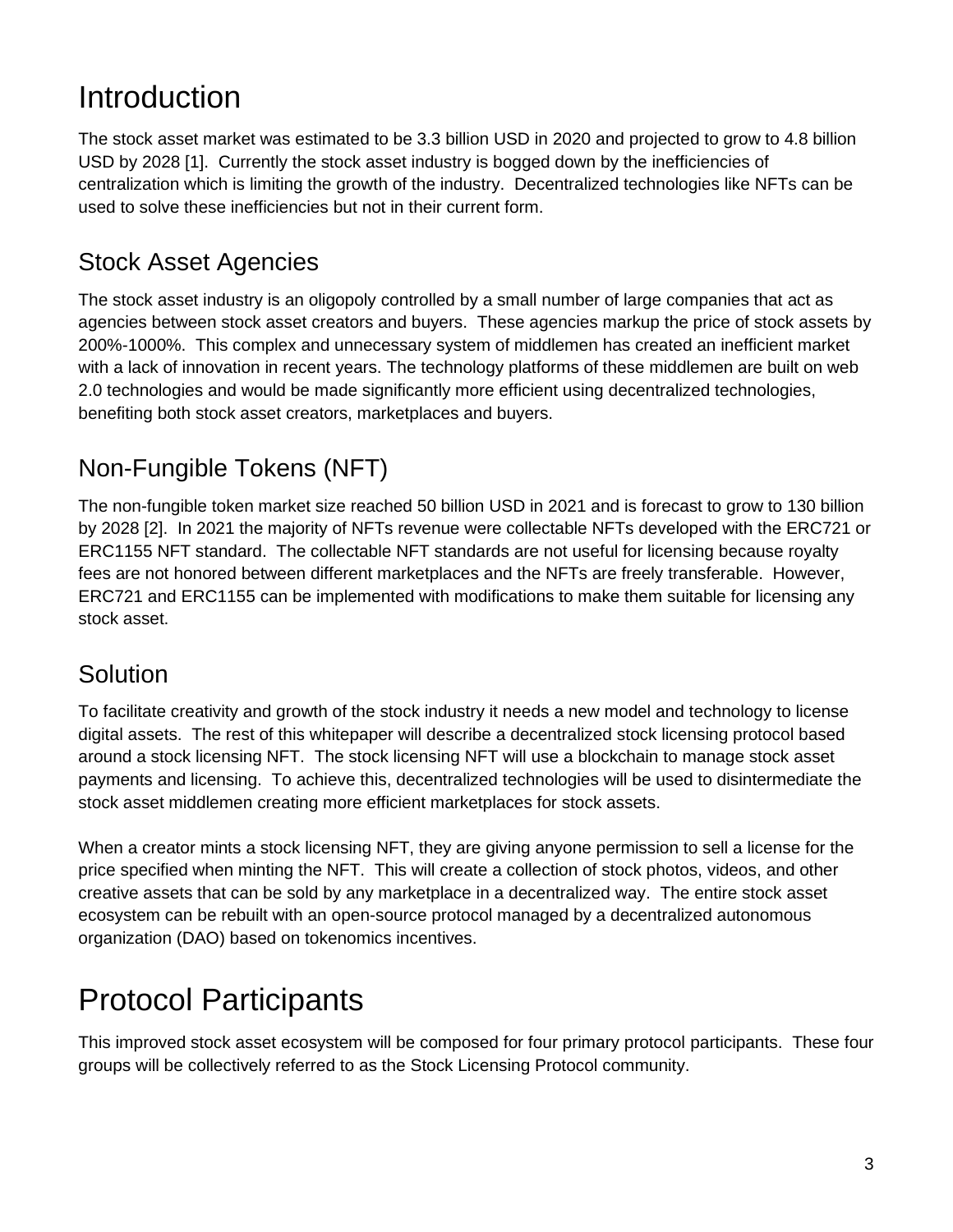### <span id="page-3-0"></span>**Creators**

Creators create and own copyrighted digital stock assets like photos, videos, music, vector art, and templates. Creators typically retain the copyright to their work and license usage of their creative works to businesses and individuals at a specified fee.

Creators will benefit from the stock licensing protocol as they will be able to:

- Receive higher percentage of their asset licensing price
- Automatically collect fees for licenses sold
- Easily add their assets to a collection sold on multiple marketplaces

#### <span id="page-3-1"></span>License Buyers

Stock License Buyers purchase licenses to use creative works for commercial or editorial purposes. License Buyers typically prefer to search a large collection of stock assets to quickly find the best assets for their project within a specific budget.

License Buyers will benefit from the stock licensing protocol by:

- Lower cost to purchase licenses due to reduced middleman fees
- Volume discounts for purchasing multiple licenses
- Standardized and immutable proof of license purchase
- Standardized platform for licensing images among multiple marketplaces

#### <span id="page-3-2"></span>Stock Marketplaces

With the Stock Licensing Protocol, agencies are no longer required and will be replaced by stock marketplaces. The key difference between a stock marketplace and a stock agency is that a stock marketplace does not require any contracts with creators to license the creators' photos. Marketplaces will market and resell the Stock Licensing Protocol collection.

Stock Marketplaces will benefit from the stock licensing protocol by:

- Being able to markup the creators price to profit from license sales on their marketplace
- Easily be able to search through a large collection of images
- Filter which stock assets are sold on their marketplace
- Open-source marketplace code and technical support from the Stock Licensing Protocol community

# <span id="page-3-3"></span>Creator Technology Partners

The Stock Licensing Protocol allows creators to mint stock licensing NFTs by interacting directly with the blockchain. However, creating an NFT directly on a blockchain is a very technical task and most creators will want a more user-friendly way to create stock licensing NFTs. This user-friendly way to create and manage NFTs will be provided by creator technology partners.

Creator Technology Partners will benefit from the stock licensing protocol by:

● Being able to embed a royalty fee in each stock licensing NFT created on their platform.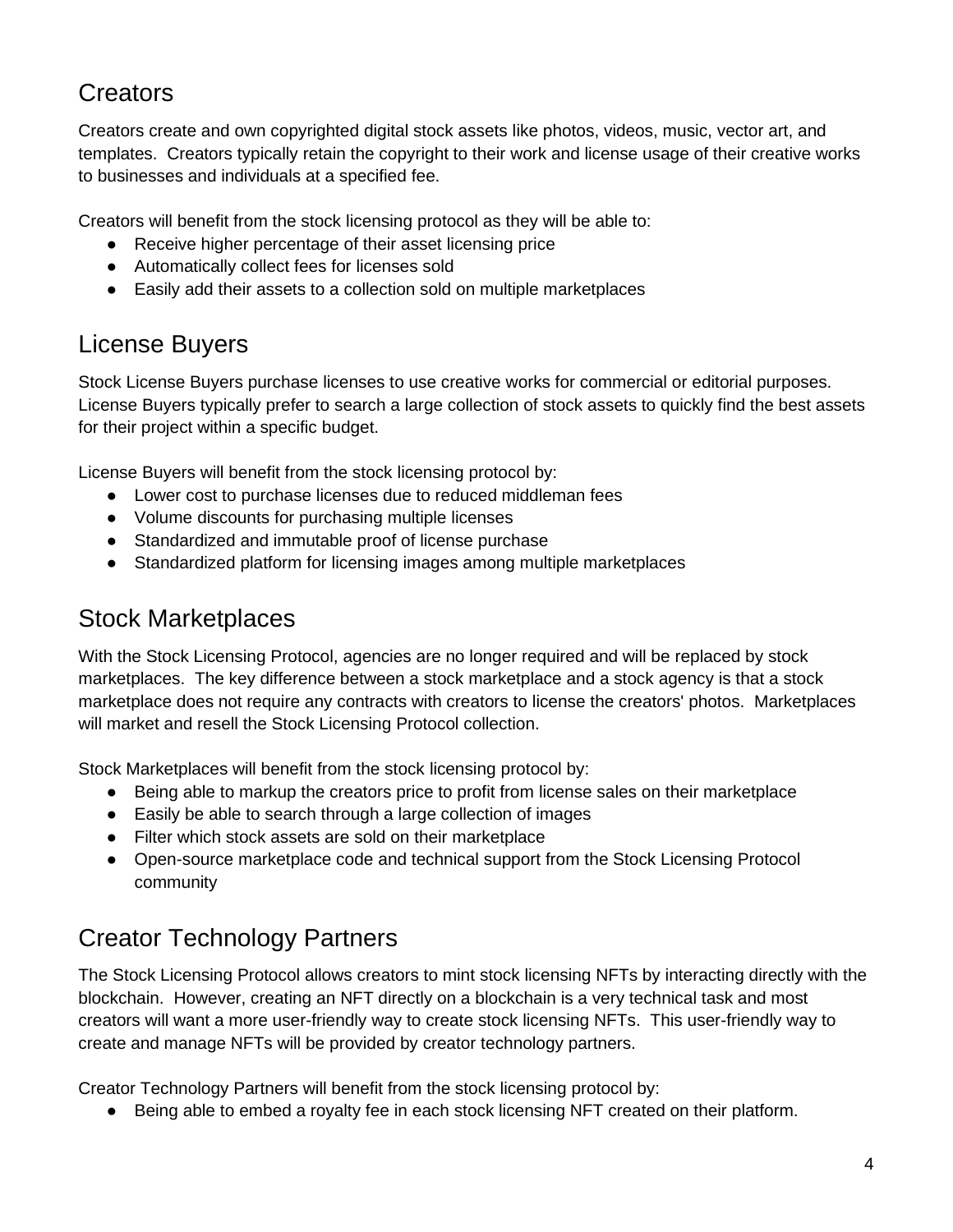• Decreased development costs by utilizing open source code and technical support from the Stock Licensing Protocol community

# <span id="page-4-0"></span>Protocol Design

The Stock Licensing Protocol will consist of multiple components that are outlined below. All of these components will be open source and developed and maintained by the stock licensing protocol community.

The NFT and tokens will be deployed on an environmentally friendly proof of stake EVM compatible blockchain. Stock marketplaces and creator technology partners will be able to choose centralized or decentralized technologies to meet the needs of creators and License Buyers.

This document provides a high-level description of each Stock Licensing Protocol component, but technical specifications are out of scope of this document. Technical specifications and open-source code will be provided during the implementation of each component.

### <span id="page-4-1"></span>NFTs and Tokens

The Stock Licensing Protocol requires multiple NFTs and one token to meet the needs of all participants in the Stock Licensing Protocol community. The utility of each token is outlined below.

#### <span id="page-4-2"></span>Stock Licensing Protocol Token

The stock licensing protocol token will provide incentives and governance of the protocol. Each stock licensing NFT will require a predetermined number of tokens to mint. Requiring tokens to mint stock licensing NFTs will reduce spam and copyright infringement within the protocol.

In addition, once the Stock Licensing Protocol DAO has been established, token holders will be able to influence protocol governance decisions by voting on protocol changes including:

- Allocation of the DAO treasury
- Changes in pricing for License Credits
- Amount of Stock Licensing Protocol Token required to mint a Stock Licensing NFT
- Changes to the protocol service fee

#### <span id="page-4-3"></span>Stock Licensing NFT

The Stock Licensing NFT represents the licensable stock asset. Creators will mint a stock licensing NFT for each of their licensable assets. Minting a stock licensing NFT will require a predetermined amount of Stock Licensing Protocol Tokens to prevent spam and copyright infringement. These tokens will be held by the smart contract while the NFT is available on sale. If the owner decides to burn a stock licensing NFT then the deposited Stock Licensing Protocol Tokens will be returned to the owner of the NFT.

The Stock Licensing NFT will be used to sell licenses to License Buyers by receiving payment from buyers and automatically distributing the payment to the relevant wallets. The owner of the Stock Licensing NFT will receive the revenue from the sale so most creators will never sell or transfer the Stock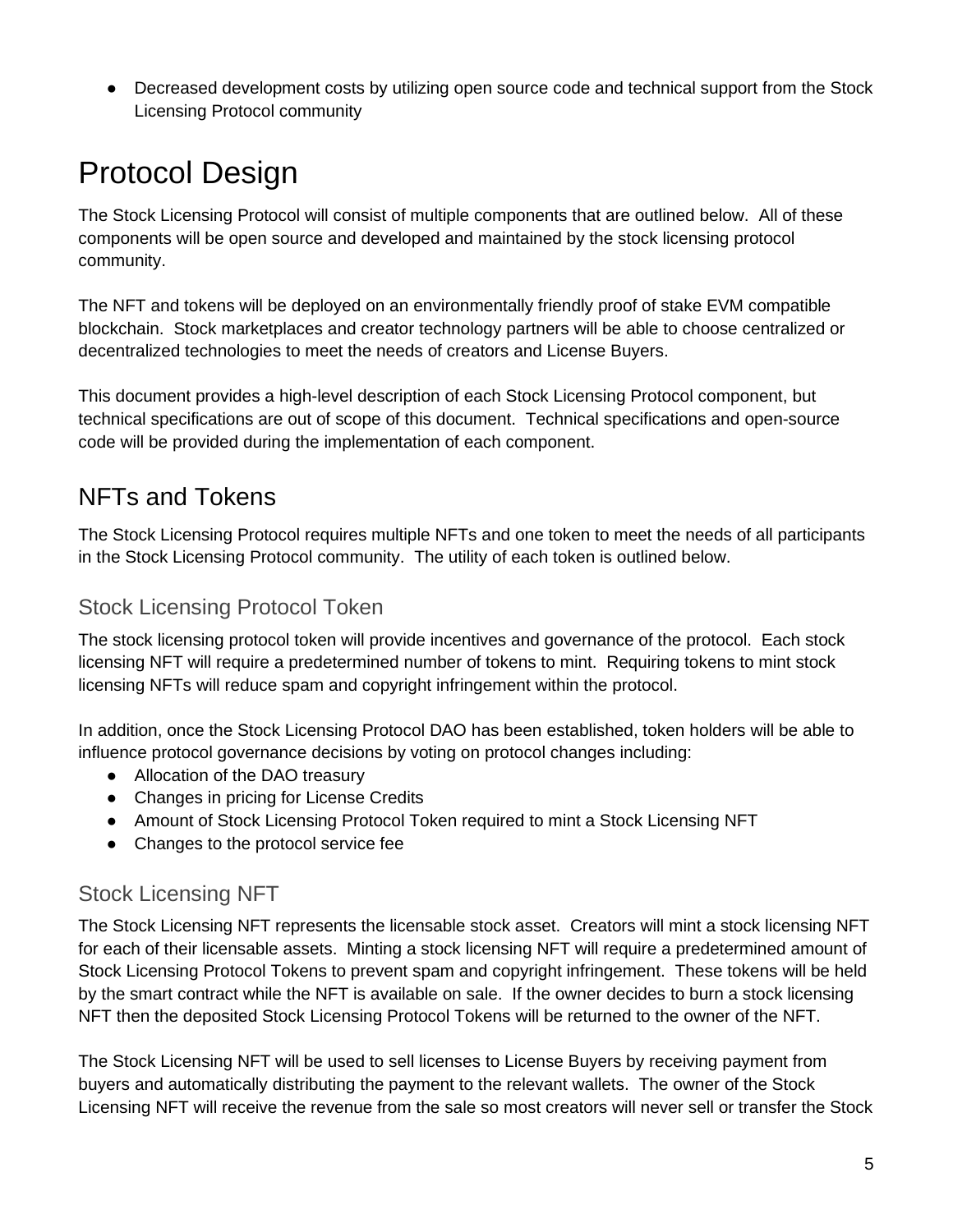Licensing NFT after creating. If they do sell or transfer their Stock Licensing NFT then the new owner will receive revenue from any future license sales.

#### <span id="page-5-0"></span>Non-Fungible License

A Non-Fungible License represents a license granted to a License Buyer to use an asset within the conditions specified in the Stock NFT License Agreement. A Non-Fungible License can only be minted by Stock Licensing NFTs when a License Buyer sends the Creators the specific purchase price. The blockchain smart contract ensures the license NFT is minted only after the creator receives the purchase price. The Stock Licensing Protocol will also add a protocol service fee which is initially planned at 2.5% and will be deposited into the Stock Licensing Protocol Dao treasury which will be controlled by the stock licensing protocol community via the DAO governance process.

Non-Fungible License are not transferable and allow the owner of the NFT to download and use the asset per the license agreement.

#### <span id="page-5-1"></span>License Credit

It is common practice for centralized stock agencies to provide licenses at substantially reduced prices if License Buyers commit to a monthly subscription or to purchase multiple licenses. The Stock Licensing Protocol will support volume discounts via the License Credits. License Credits will be implemented as an NFT because each credit will have a unique price paid for it.

License Buyers can purchase License Credits at a volume discount, the price of license credits will be initially set at a competitive price compared to centralized stock companies but can be changed by the Stock Licensing Protocol community via the governance process. License Credit NFTs are minted when purchased and the purchase tokens will be stored in the NFT contract. A License Credit NFT can be used to purchase a license from a creator who has opted to accept License Credit NFTs as payment. When a License Buyer spends a License Credit NFT the price paid for the credit is transferred from the smart contract to the creator and the License Credit NFT is burnt.

#### <span id="page-5-2"></span>Stock Licensing Metadata Standard

Every NFT requires a token URI that references a JSON file containing information about the NFT. There is a standardized JSON format for NFTs supported by current NFT marketplaces. The Stock Licencing Protocol will include a more specific metadata standard that will conform to the format currently used by NFT marketplaces but will also include additional data to support rich search features expected by stock License Buyers.

# <span id="page-5-3"></span>Creators Licensing NFT Studio

Building a JSON file that conforms to the Stock Licensing Metadata Standard and interacting with smart contracts on blockchains is a very technical task and typically would be done with a separate tool. The Stock Licensing Protocol will include an open source user interface to allow creators to easily mint and manage their Stock Licensing NFTs. Open sourcing the Creators Licensing NFT Studio will allow the community to suggest and develop feature requests. The code for the studio can also be used as a reference for centralized tools looking to add NFT licensing features to their products.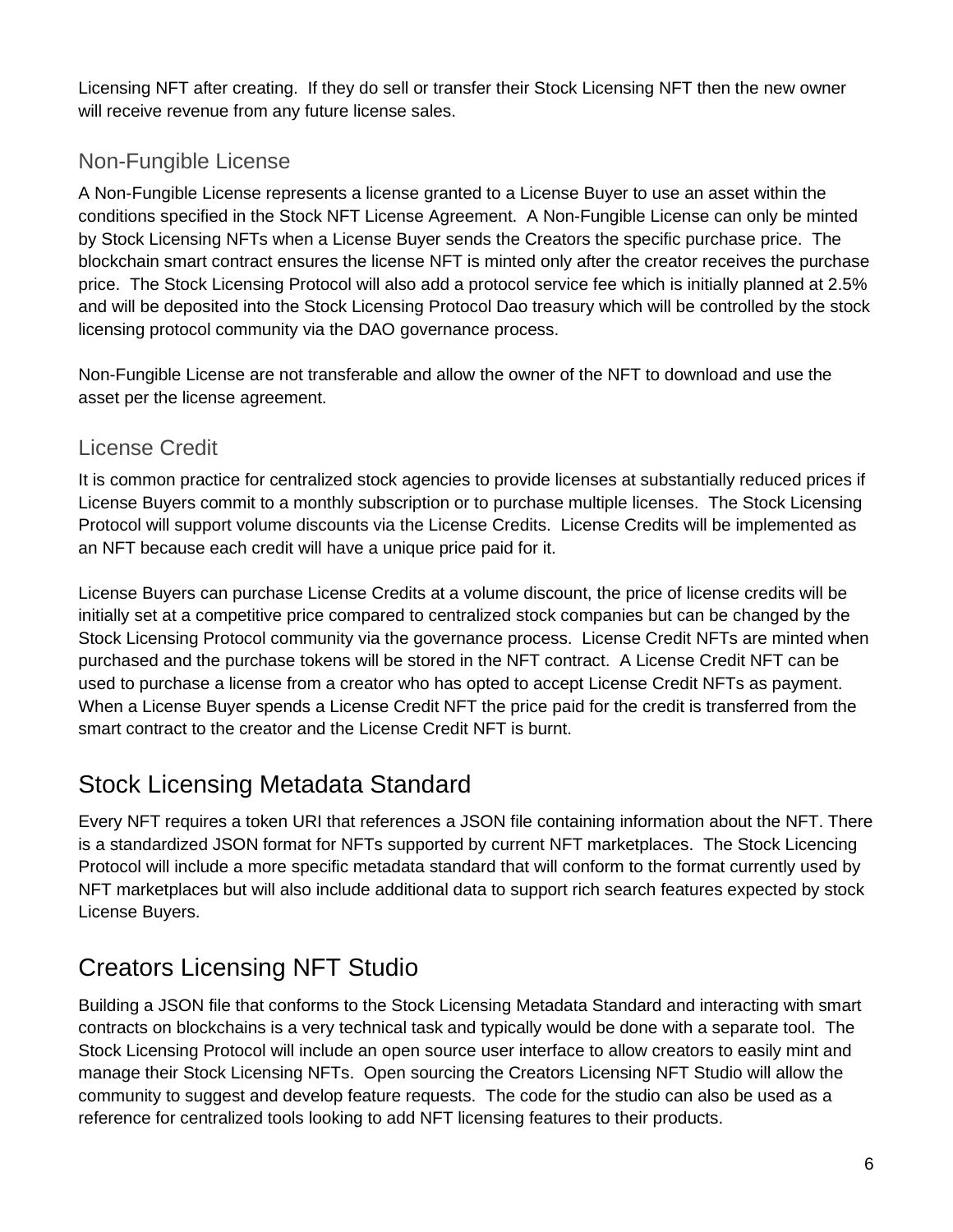## <span id="page-6-0"></span>Stock NFT License Agreement

The Stock Licensing Protocol will include a license agreement stating exactly which rights are given when an asset is licensed. The initial licensing agreement will be a royalty free license with similar terms to popular centralized stock agencies. The accepting the license agreement will be required to create a Stock Licensing NFT or purchase a Non-Fungible License.

#### <span id="page-6-1"></span>Search Infrastructure

It is important for License Buyers to be able to quickly find images needed for their project. With centralized technologies, supporting search requires building and maintaining an indexing server which requires a significant amount of engineering effort and cost. The Stock Licensing Protocol will support popular decentralized indexing services by publishing an open-source code and documentation on how to easily integrate with these services.

### <span id="page-6-2"></span>Reference NFT Stock Marketplace

The goal of the protocol is for many stock marketplaces to be developed and deployed by entrepreneurs and marketers that all reference the Stock Licensing Protocol collection. To reduce the development costs of building an NFT stock marketplace, a Reference NFT Stock Marketplace will be developed and deployed. The marketplace will be open sourced, and deployment of the marketplace will be encouraged by providing technical support and possible economic incentives.

#### <span id="page-6-3"></span>Secure File Storage Protocol

The Secure File Storage Protocol will store full size stock assets and only allow access to those files to users who own a purchased Non-Fungible License. This will allow creators to control the access to the full-size files which can deter copyright infringement. However, use of the secure file storage protocol will be optional because the Stock NFT License Agreement will protect creators from copyright infringement by specifying the usage allowed by the License Buyers. Creators who do not utilize the Secure File Storage Protocol can provide links to the stock assets in the Stock Licensing Metadata.

# <span id="page-6-4"></span>Digital Asset Antispam and Copyright Protection Protocol

The Stock Licensing Protocol will be deployed on a low gas fee blockchain to allow asset creators to mint Stock Licensing NFTs for an insignificantly small gas fee. This will benefit creators but will also open the protocol to spam NFTs and copyright infringement. We have seen this on other platforms like the Opensea where it is estimated 80% go gas free NFT mints were plagiarized, spam or fake [3]. So, the Stock Licensing Protocol needs anti-spam and copyright protection built into the protocol at the smart contract level.

The Stock Licensing Protocol Token will be the primary method for limiting spam and copyright infringement by making these activities prohibitively costly to bad actors. Minting a Stock Licensing NFT will require a predetermined amount of Stock Licensing Protocol Tokens. Initially the Stock Licensing Protocol Tokens will be fairly distributed to creators with libraries of existing stock assets. The intent will be for these creators to use the tokens to create their Stock Licensing NFTs because there will not be a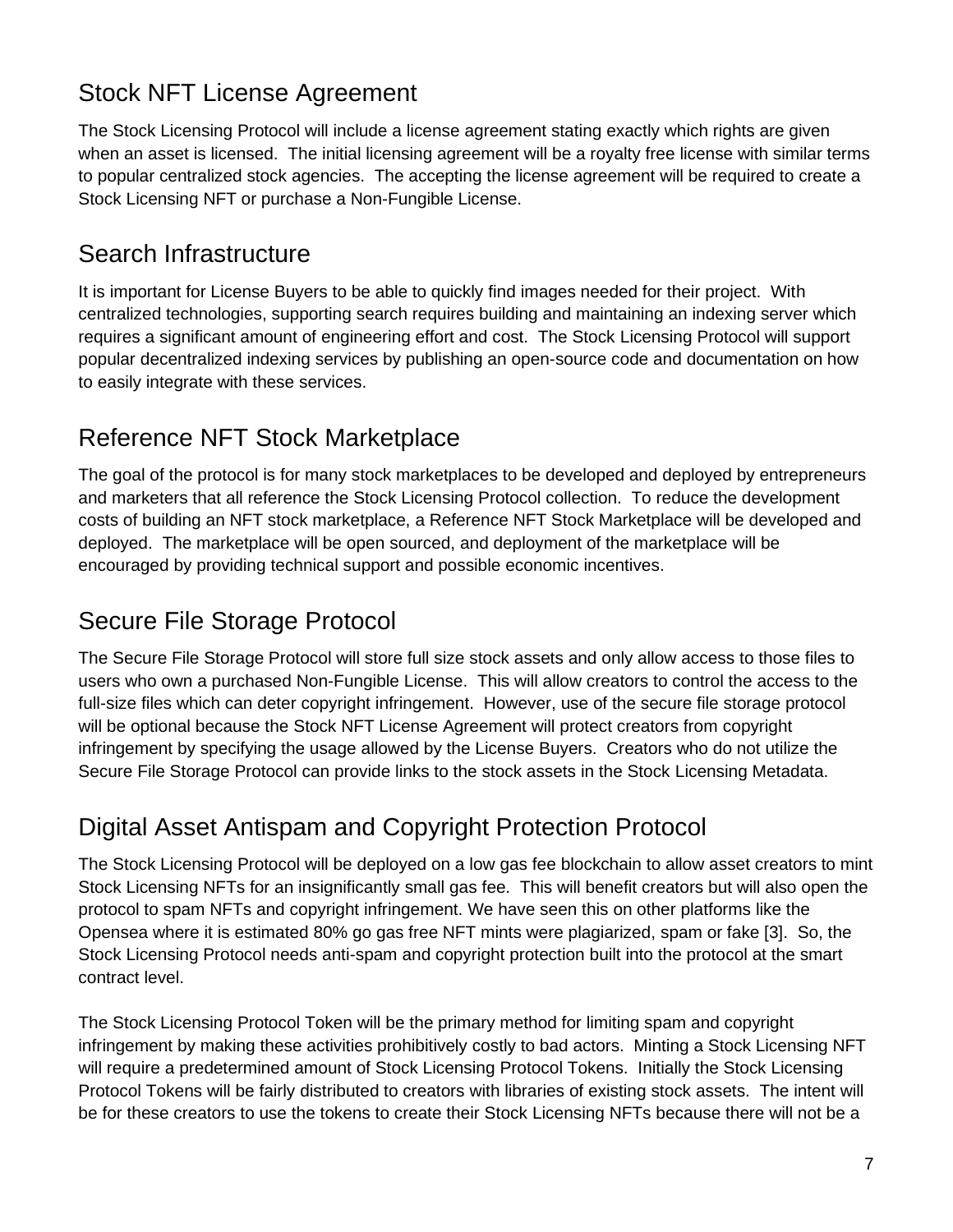market to sell the tokens. These creators will be incentivized to use the tokens to sell their own creative works and not spam the protocol or infringe on others' copyright.

As the success of the protocol grows, Stock Licensing Protocol Tokens will be available for purchase on decentralized marketplaces. As a result, a bad actor wanted to spam the system will be required to purchase tokens to spams.

It will be possible for copyright holders to submit DMCA takedown notices or for community members to flag NFTs as spam. If a DMCA takedown notice is successful, then the tokens used to create the Stock Licensing NFT will be forfeited and not returned to the creator (who is a bad actor). This will enforce an economic disincentive to bad actors. It will also be possible for marketplaces to flag Stock Licensing NFTs as fraudulent and the Search Infrastructure will provide streamlined ways to remove flagged NFTs from search results.

Initially Creator Technology Partners will be responsible for flagging Stock Licensing NFTs as spam or copyright infringement but the intent is for future versions of the protocol to create a decentralized enforcement mechanism where anyone in the Stock Licensing Protocol community can contribute to ensuring bad actors are not profiting from the protocol.

# <span id="page-7-0"></span>Stock Licensing Protocol DAO

A DAO will be created to govern the Stock Licensing Protocol with an initial goal of encouraging growth and innovation on the protocol. The Stock Licensing Protocol DAO will be able to make changes to the protocol. These types of changes include:

- Allocation of the DAO treasury
- Changes in pricing for License Credits
- Amount of Stock Licensing Protocol Token required to mint a Stock Licensing NFT
- Changes to the protocol service fee
- Enforcing DMCA takedowns and preventing spam

The DAO will be governed with a voting process where Stock Licensing Protocol Token holders will be able to vote on improvement proposals in a decentralized manner. A small percentage of every license fee will be distributed to the treasury for operations and maintenance. More details on the specifics of the DAO and voting structure will be provided in future documentation.

# <span id="page-7-1"></span>Token Economics

The Stock Licensing Protocol Token will have a fixed supply of one billion tokens. There will be two primary uses for the token:

- 1. Required to create every Stock Licensing NFT
- 2. Participate in the Stock Licensing Protocol DAO

However, future token uses may be added to the protocol as it matures. Additional possible uses for the token include:

1. Using tokens to increase search results for a Stock Licensing NFT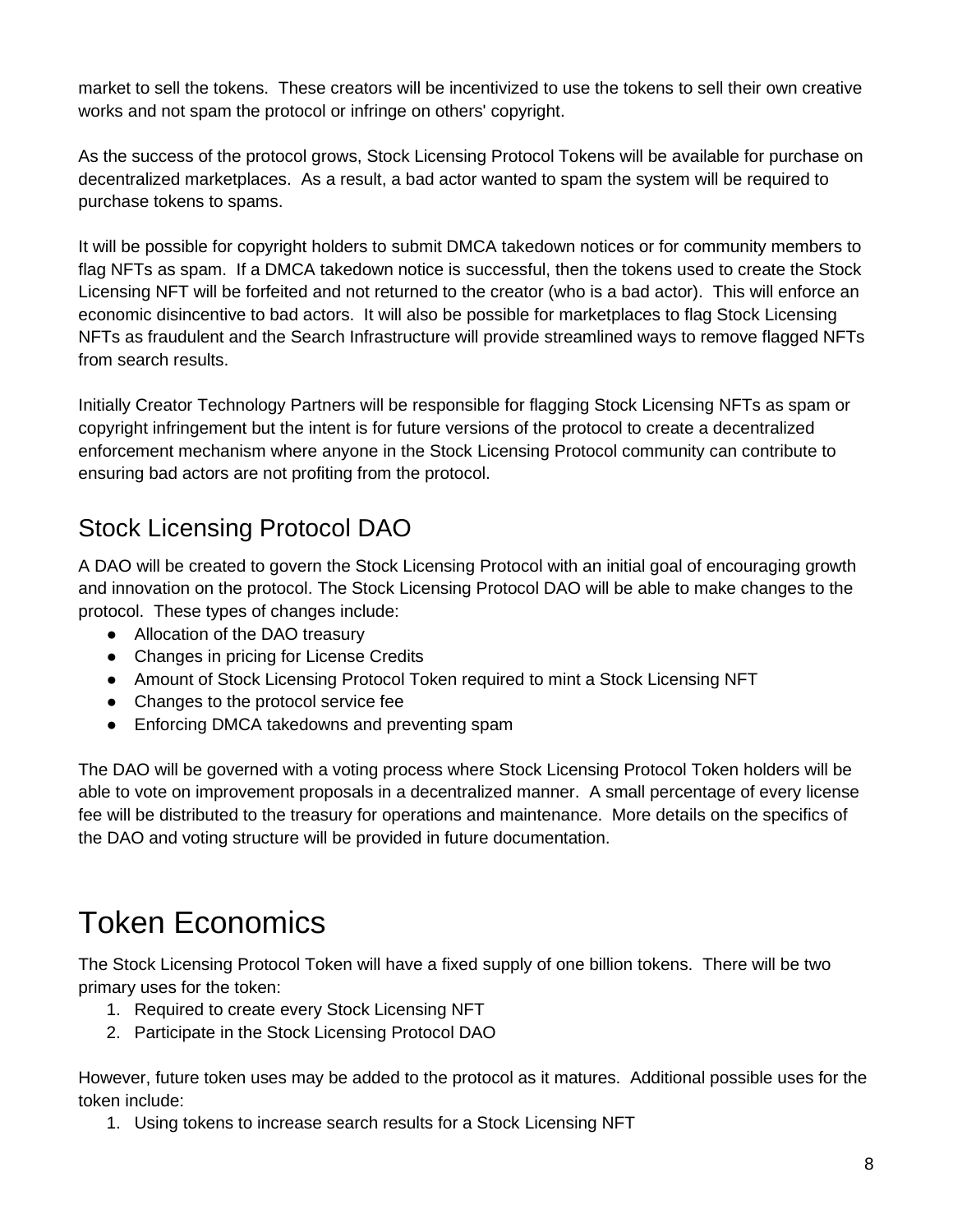2. Use in the decentralized DMCA take down and spam reporting process

# <span id="page-8-0"></span>Token Distribution

The initial planned token distribution is listed below however this may change before the token contract is deployed without notice.

- 20% Development Team and Initial Investors
- 20% Early Creative Contributors
- 20% Incentives and marketing for Initial Buyers
- 15% Development grants, partnerships and bounties
- 15% DAO treasury and emergency fund
- 10% Liquidity Pools and LP Mining



#### Stock Licensing Protocol Token Distribution

#### <span id="page-8-1"></span>Development Team and Initial Investors

The initial development of the protocol will be financed with one fifth of the tokens. The development team will be allocated tokens and sales of a small portion of the tokens to initial investors will raise funds to increase the speed of development and pay for other fees related to releasing the first version of the protocol.

#### <span id="page-8-2"></span>Early Creative Contributors

Creators will be incentivized to upload their pre-existing stock assets to the protocol with free Stock Licensing Protocol tokens. A process will be developed to incentivize creators to use the tokens to mint Stock Licensing NFT with their free tokens rather than hold for future gains or sell immediately. This will also control access to who can mint Stock Licensing NFTs while the collection is being populated to reduce spam and copyright infringement.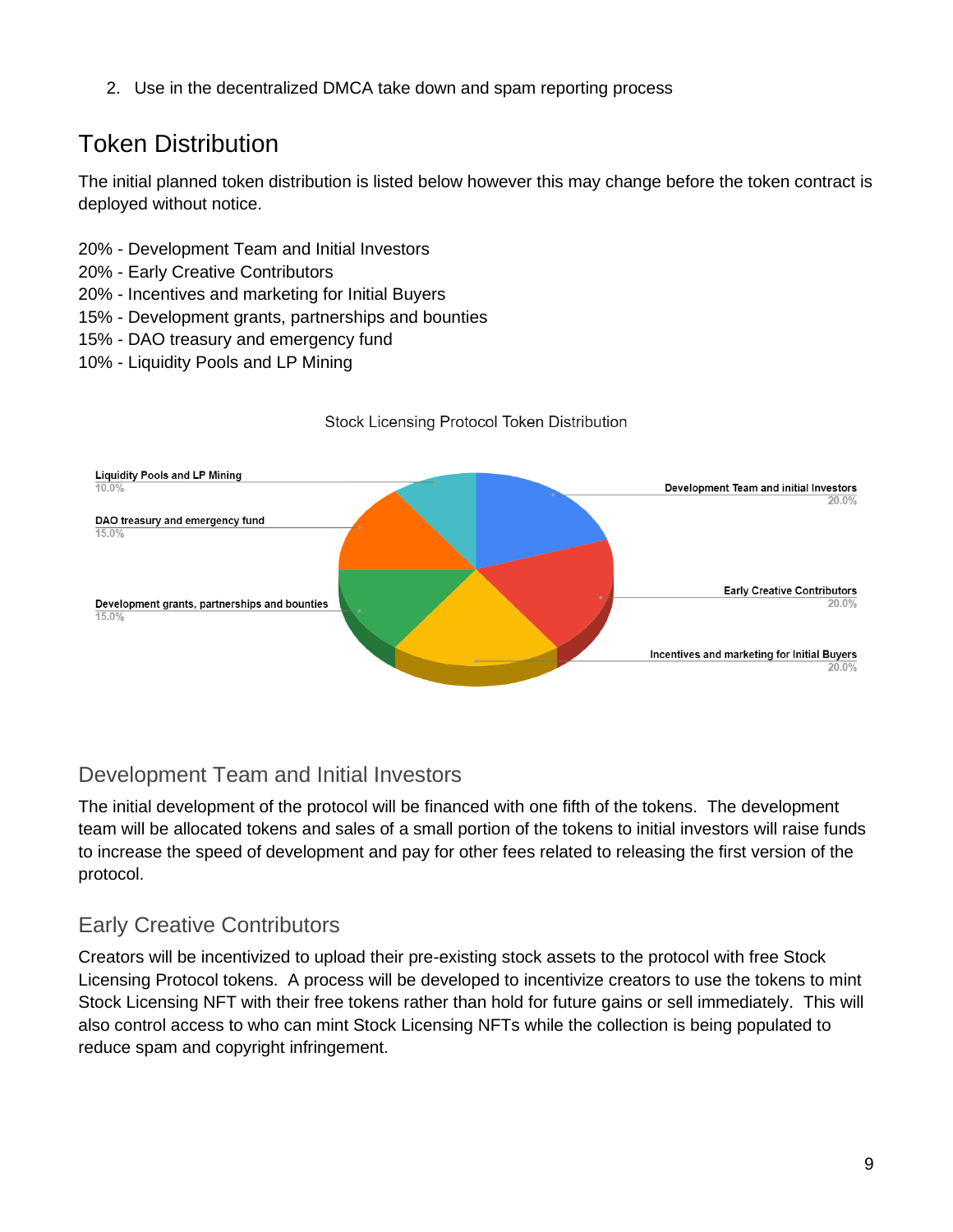#### <span id="page-9-0"></span>Incentives and Marketing for Initial Buyers

Buyers will also be incentivized to purchase Non-Fungible Licenses with tokens. One fifth of the tokens will be used to market to stock buyers and provide incentives for buyers to use the protocol.

An example of how these tokens will be used is to buy License Credits with the tokens, essentially giving an initial set of free stock licenses to buyers similar to how stock agencies provide free licenses for joining their platforms. However, when the License Credit is redeemed for a license, the creator will receive the Stock Licensing Protocol Tokens. The result of this is creators of the most marketable stock assets will accumulate a larger percentage of stock licensing protocol tokens giving them a larger say in the governance of the protocol.

#### <span id="page-9-1"></span>Development Grants, Partnerships and Bounties

The Stock Licensing Protocol can only be successful with a strong development community. A portion of the tokens will be reserved for rewarding and incentivizing participation in the development and growth of the community. This would include engaging and incentivizing existing Web 2.0 companies and applications to integrate with the Stock Licensing Protocol.

#### <span id="page-9-2"></span>DAO Treasury and Emergency Fund

The Stock Licensing Protocol DAO will receive tokens for initial funding. This will create the initial treasury which will be directed by protocol improvement proposals. It is expected that this treasury with the protocol fees will be used to maintain the protocol after the initial development has been completed.

#### <span id="page-9-3"></span>Liquidity Pools and LP Mining

Initially tokens will be distributed to creators and license buyers for free to incentivize early use of the protocol. However, after the initial distribution Stock Licensing Protocol tokens will need to be purchased by creators to mint Stock Licensing NFTs. These tokens will be available for purchase on decentralized exchanges. A portion of tokens will be set aside for liquidity pools and to incentivize token owners to provide liquidity to these pools.

#### <span id="page-9-4"></span>Token Release Schedule

The initial planned token release schedule is outlined below but this may change before the token contract is deployed without notice.

**Development Team and Initial Investors** - 2 years monthly even distribution **Early Creative Contributors** - 2 years monthly even distribution **Incentives and Marketing for Initial Buyers** - 4 years monthly even distribution **Development Grants, Partnerships and Bounties** - 4 years monthly even distribution **DAO Treasury and Emergency Fund** - 4 years monthly even distribution **Liquidity Pools and LP Mining** - Released at listing decentralized listing

Assuming the decentralized listing is completed after 12 months the release schedule will look like the following.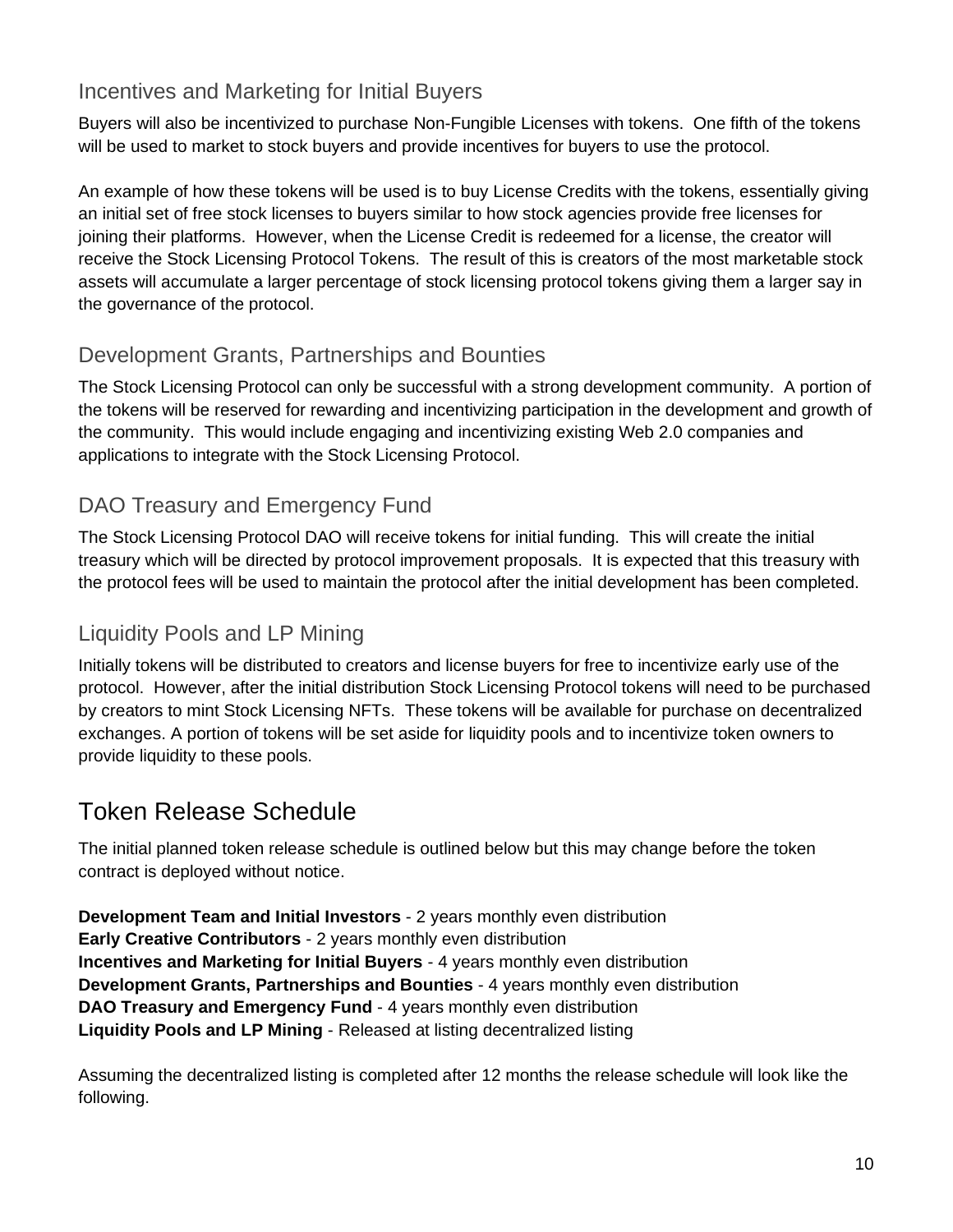

# <span id="page-10-0"></span>Roadmap

The stock licensing protocol will roll out in 3 phases. The first phase is a fully functional minimal viable product that allows early adopters to license their stock assets. Future phases will add additional functionality. The roadmap may change without notice, reference the Stock Licensing Protocol website roadmap for more details.

# <span id="page-10-1"></span>Phase 1

Phase 1 is intended to be a minimum viable product to initiate the growth of the collection.

- Stock Licensing NFT
- Non-Fungible License
- Stock Licensing Protocol Token
- Stock Licensing Metadata Standard
- Non-Fungible License
- NFT Stock Marketplace
- Digital Asset NFT License Agreement

#### <span id="page-10-2"></span>Phase 2

- Digital Asset Storage Protocol
- Digital Asset Antispam and copyright protection protocol

#### <span id="page-10-3"></span>Phase 3

● Digital Asset Protocol DAO